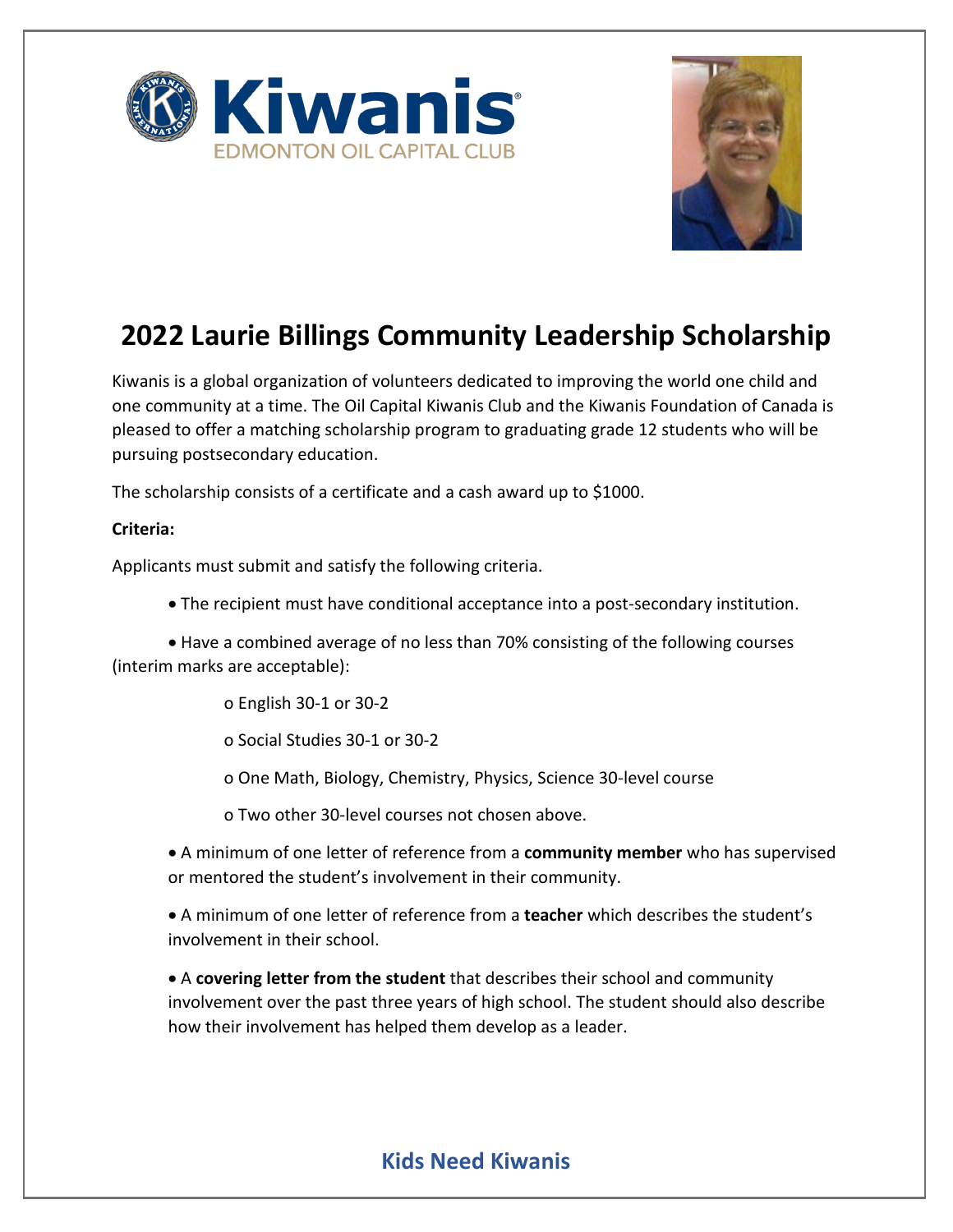



#### **Selection Process:**

A committee of no fewer than three Oil Capital members will review all applications. The committee will prioritize the applications based on the following key factors:

- $\triangleright$  Student meets all criteria as listed above.
- $\triangleright$  Student demonstrates an exceptional level of community involvement though volunteerism, self-sacrifice, and servant leadership.
- $\triangleright$  The student builds a sense of community in their school, and they serve as a positive leader in the classroom and hallways of their school.

Application deadline is Tuesday June 21<sup>st</sup>, 2022. Please mail application form, and supporting information with cover letter to:

> Edmonton Oil Capital Kiwanis Club 4831-93 Avenue Edmonton, AB T6B 3A2

> > Or

via email to: kiwanis@oilcapitalkiwanis.ca

### **Kids Need Kiwanis**